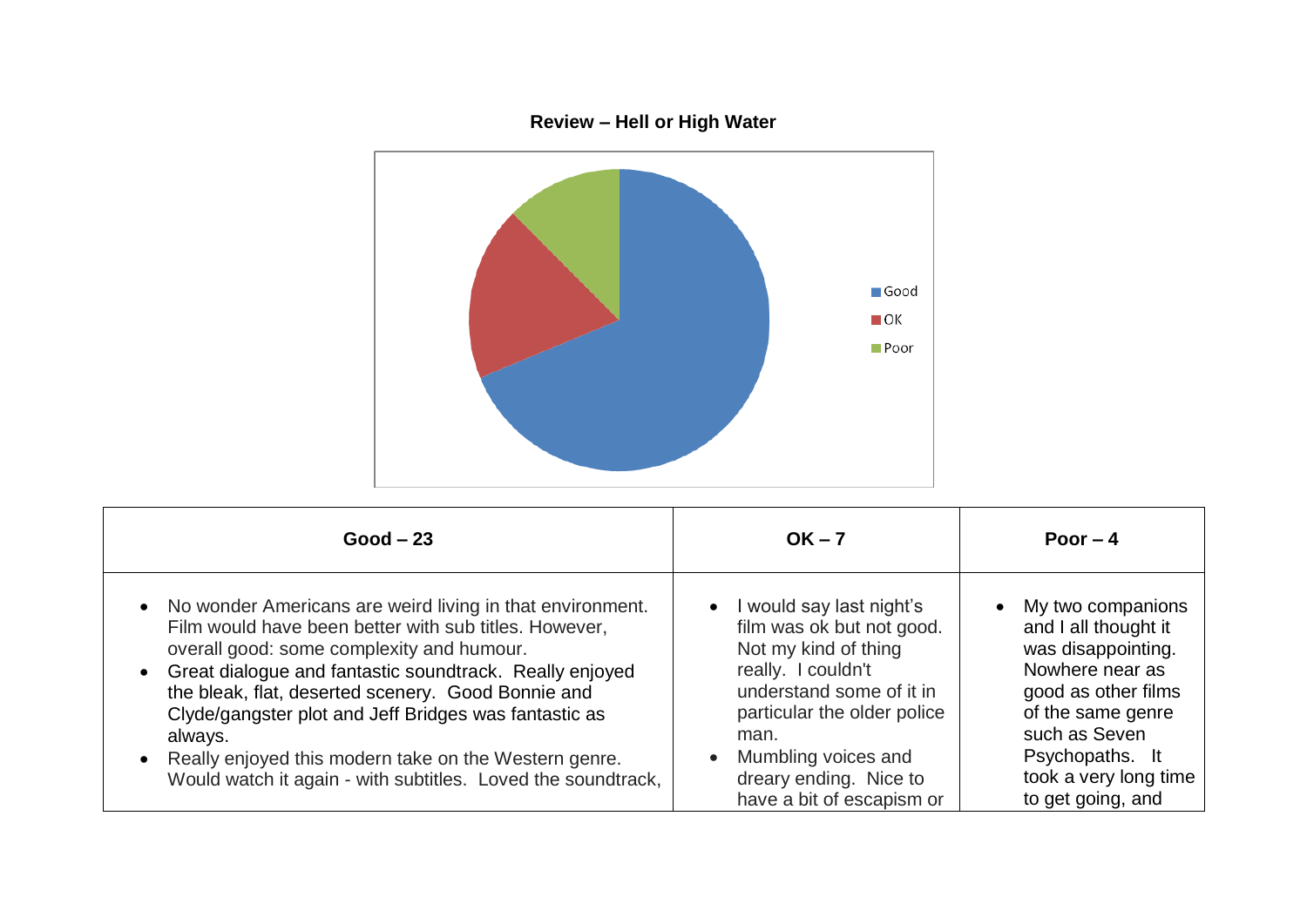the unforgiving landscape & Jeff Bridges playing bluff & gruff so well. In fact, all the cast were spot on - particularly memorable being the waitress in the T Bone Diner wouldn't dream of trying to cross her!! Thank you for a thought provoking film & the chocolates.

- Very good.
- We thought it was great but I did come across some dissenting views! They are wrong!!
- Excellent insight into the underbelly of rural America. Thoughtful characterisation. Amazing landscapes. Tense and engaging, barely a wasted minute.
- Great film- we all really enjoyed (if that's the right way to describe it!) the roller coaster of emotions that this film provoked. The sound didn't seem right though- too loud, but couldn't hear Jeff Bridges character's dialogue. I could have done with subtitles!
- Really good film. Well drawn characters with a common theme among the four very different personalities. I have seen this film already and enjoyed it just as much this time.
- My husband and I thought the film Good. if pretty violent. It certainly showed the enormity of The States in both senses of the word!
- We both thought this was an excellent film. Having travelled in Texas the scenery and settings were familiar. It was a multi layered film addressing many issues affecting society today - racial discrimination, poverty, land ownership, marriage breakdown, parenting, sibling relationships, morality of banks and business. There was some super characterisation. Very believable and alarming at the same time.
- Really enjoyed this film, good story, good acting, interesting scenery....not all the usual U.S locations.

humour. How about Chic Lit - local interest?

- We struggled with the dialogue and would have appreciated sub titles. The humour was difficult to discern apart from the elderly waitress who demanded "what don't you want?" Towards the end the full plot and back story became evident, and we found ourselves thinking about it the next day.
- Certain scenes were reminiscent of older films of that genre which I liked. However, this film was spoilt for me by Jeff Bridges constant incoherent mumbling, and the loud background music making it impossible to hear the dialogue. Otherwise I think I would have enjoyed it more.
- I really didn't enjoy not to my taste. Had difficulty with the violence and understanding the

even towards the end, as things improved slightly, it didn't explore adequately the themes it had touched on such as family loyalty, the persistence of poverty, etc. Plus it was extremely hard to hear or understand the dialogue. Its only redeeming feature was the landscape. Well done to the committee for choosing the film, but afraid it has to be 'poor' from all three.

 I think I would have enjoyed it if I had understood what they were saying. Let's have subtitles for American films in future!!